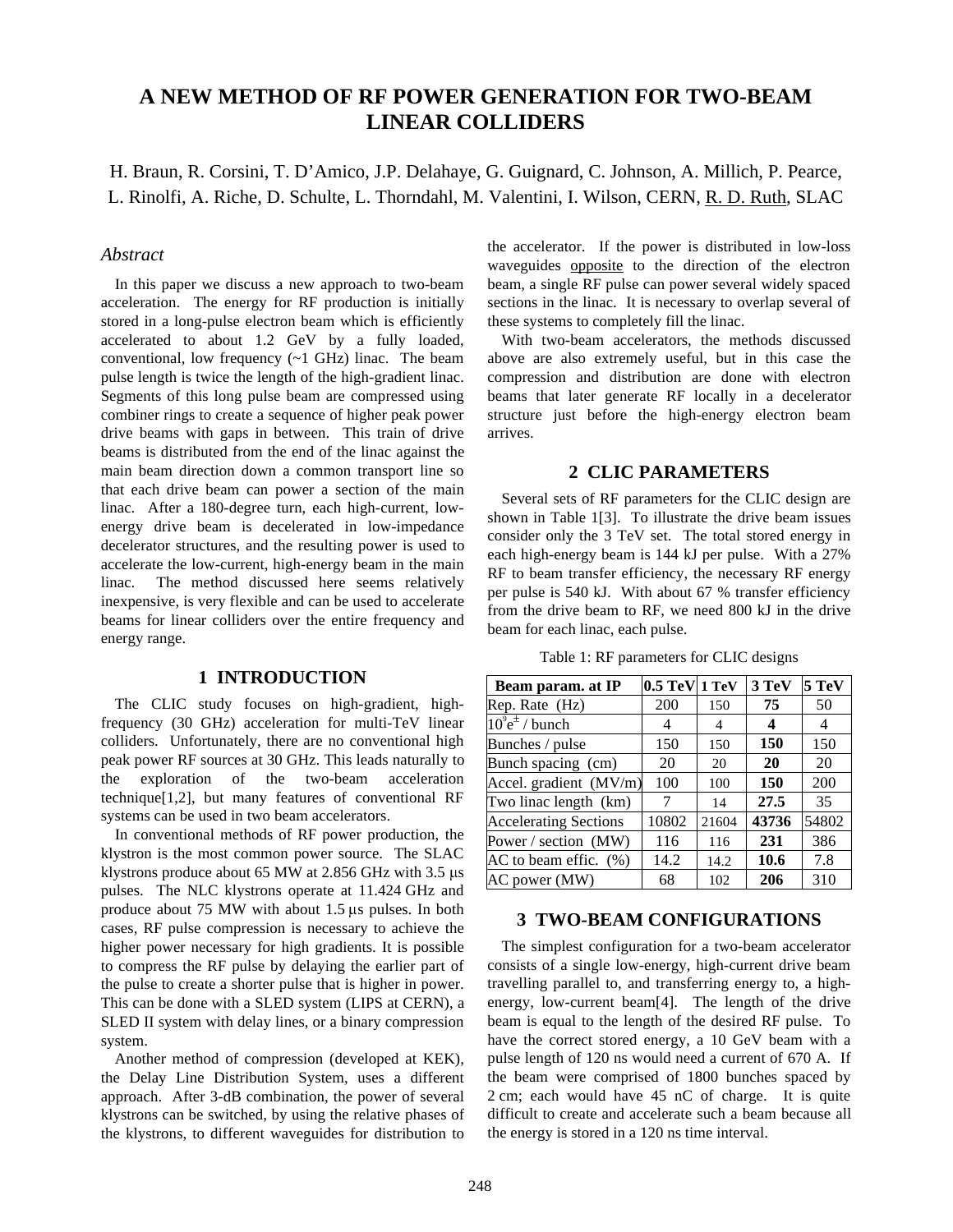To consider an alternative approach, let us first imagine that we use multiple beams rather than one beam to store the energy[5]. For example, consider using 20 beams for the 3 TeV design. In this case if each beam has an energy of about 1.2 GeV and a bunch spacing of 2 cm, the bunch charge is quite reasonable at 18 nC. However, it would be quite complex and expensive to create 20 separate drive beam accelerators.

An alternative can be found by considering the time and location where each drive beam is needed. Consider a layout in which the drive-beam generation complex is located at the center of the linear collider near the final focus system. Imagine the drive beams being distributed to the linac in a direction opposite to the direction of the main beam. In order for the drive beams to arrive at the appropriate time to accelerate a high energy beam travelling in the opposite direction, they should be spaced in time by twice the length of the linac section which they will power. Therefore, if we produce one drive beam with an energy of 1.2 GeV with an accelerator system that powers a length *Lsec* of the main linac, we can produce the next drive beam at a time 2*Lsec/c* later with the same hardware. The total length of this sequence of drive beams, consisting of 20 pulses of 120 ns duration, is twice the length of the high-energy linac. However, the current in each pulse is still very high, and it is difficult to accelerate a beam with this pulse structure and intensity. It would be much more convenient to first accelerate lower-current pulses that are longer in time, and then compress them.

#### **4 ELECTRON BEAM COMBINATION**

Electron beams are routinely combined or stacked to produce higher intensity bunches in the injection process to storage rings. In our case, we cannot use conventional stacking as this would dilute the emittance, however, if the bunches are to be used to generate RF, there is another possibility that is very useful[5].

If we use an RF deflector to inject into a ring, we can, for example, stack 4 trains of bunches longitudinally and then immediately extract them. Consider the input pulse and the process shown in Figure 1. The pulse consists of trains of bunches separated by equal spaces. If we inject into a ring with a circumference equal to the periodicity of the bunch train, then as one train of bunches comes around, they fall on top of the bunches in the next train. If the circumference is increased by  $\lambda/4$ , where  $\lambda$  is the bunch spacing, it is possible to interleave four bunch trains at the quarter points of the bunch cycle to achieve a factor of four pulse compression.

The injector region is shown in more detail in Figure 2. In this case two RF deflectors are used to create an RF bump in the combiner ring. The sequence of trajectories in the bump allows the bunches to avoid the septum during the stacking process. After injection, the high current bunch train is extracted on the opposite side



Figure 1: Times-four combination in a ring**.**

of the ring, and the process begins again with the next set of four bunches. This process is a kind of frequency multiplication that is not possible with RF compression.



Figure 2: Injection region in the times-four combiner.

## **5 THE DRIVE BEAM ACCELERATOR**

The process of bunch train combination described above allows the possibility of creating the high bunch train current and the gap in time between the different drive beams with a combination system consisting of rings or delay lines. Thus, one can create a continuous train of bunches with a pulse time equal to twice the linac length, then use the bunch combination described above to create higher current, higher power pulses with larger gaps between them.

This long-pulse beam can be accelerated using a conventional travelling wave linac at low frequency very efficiently. The parameters for such an accelerator are shown in Table 2. All of the energy to power one linac is stored in a continuous electron beam with a pulse time of twice the linac length,  $92 \mu s$  in the 3 TeV case.

The accelerator operates at a relatively low frequency that is related to the amount of bunch combination and frequency multiplication given by the combiner ring complex, in this case a factor of 32. The bunches each have about 18 nC of charge and are nominally on every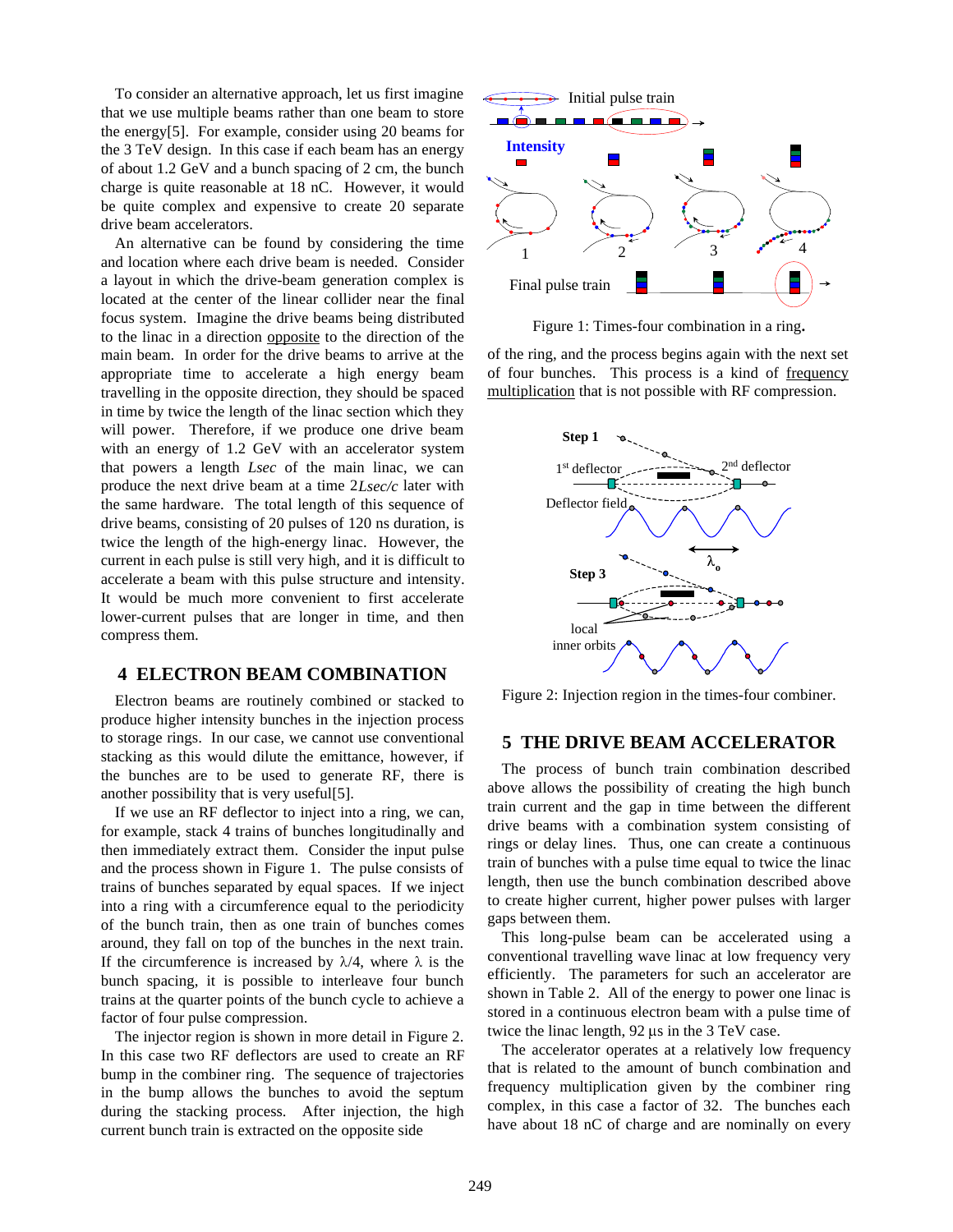other cycle of the RF. Each structure is fed by two 50 MW klystrons that can be phased to provide RF amplitude tuning. Because the filling time of the structure is short (300 ns), the accelerator operates in the steady state for essentially the entire pulse.

| Frequency:                   | 937 MHz         |  |  |
|------------------------------|-----------------|--|--|
| <b>Acceleration Gradient</b> | $3.8$ MV/m      |  |  |
| <b>Structure Length</b>      | $3.1 \text{ m}$ |  |  |
| Number of structures         | 99              |  |  |
| Power per Structure          | 100 MW          |  |  |
| <b>Klystron Power</b>        | 50 MW           |  |  |
| Number of Klystrons          | 198             |  |  |
| <b>Beam Current</b>          | 8.2 A           |  |  |
| <b>Final Energy</b>          | $1.16$ GeV      |  |  |
| Pulse Length                 | $92 \mu s$      |  |  |
| RF to beam efficiency        | 97%             |  |  |
| Energy/pulse                 | 875 kJ          |  |  |
| Copper Losses/meter          | $6.5$ kW        |  |  |

Table 2: Drive beam accelerator parameters.

 The drive beam accelerator is run 'fully loaded'. It is designed to run at a particular current and gradient so that essentially all of the power is transferred to the accelerated beam and almost none flows out to the load. This condition is a broad optimum and the efficiency changes little when the accelerator is slightly under or over loaded. It is straightforward to keep the beam stable in this accelerator by detuning and damping the higherorder modes of the accelerator structure.

## **6 OVERVIEW OF THE SYSTEM**

An overview of one of the two 3 TeV RF power systems is shown in Figure 3 and is discussed in detail in [6]. It consists of an injector, a long pulse, normal conducting, fully loaded linac, a times-two delay/combiner, two combiner rings in series for pulse compression, a distribution beam line with deflector magnets, and finally a set of 20 decelerator linacs.

The first element to discuss is the times-two combiner. As discussed earlier it is very useful to have a continuous train of bunches so the drive beam accelerator can run in the steady state, fully loaded. On the other hand, we need to have a gap to allow for a kicker rise time during the extraction process in the first combiner ring. But, with a gap in the beam, there would be small transients in the beam energy that would have to be corrected. The gap could be created using a pulsed magnet, but that would result in some lost efficiency, since we would have to throw away all the charge in the gap.

The times-two combiner gives us an alternative. Imagine that we place bunches on every other RF cycle in the drive beam accelerator, and that we switch from even to odd buckets at the desired RF pulse width. In this case an RF deflector at one half the drive beam frequency can be used to separate the bunch trains on the even cycles from those on the odd cycles as shown in Figure 4. This allows us to delay one of the trains and recombine with a complimentary RF combiner so that a times-two compression is obtained with a bunch now occupying every cycle of the drive beam frequency.



Figure 3: The 3 TeV RF Power Source.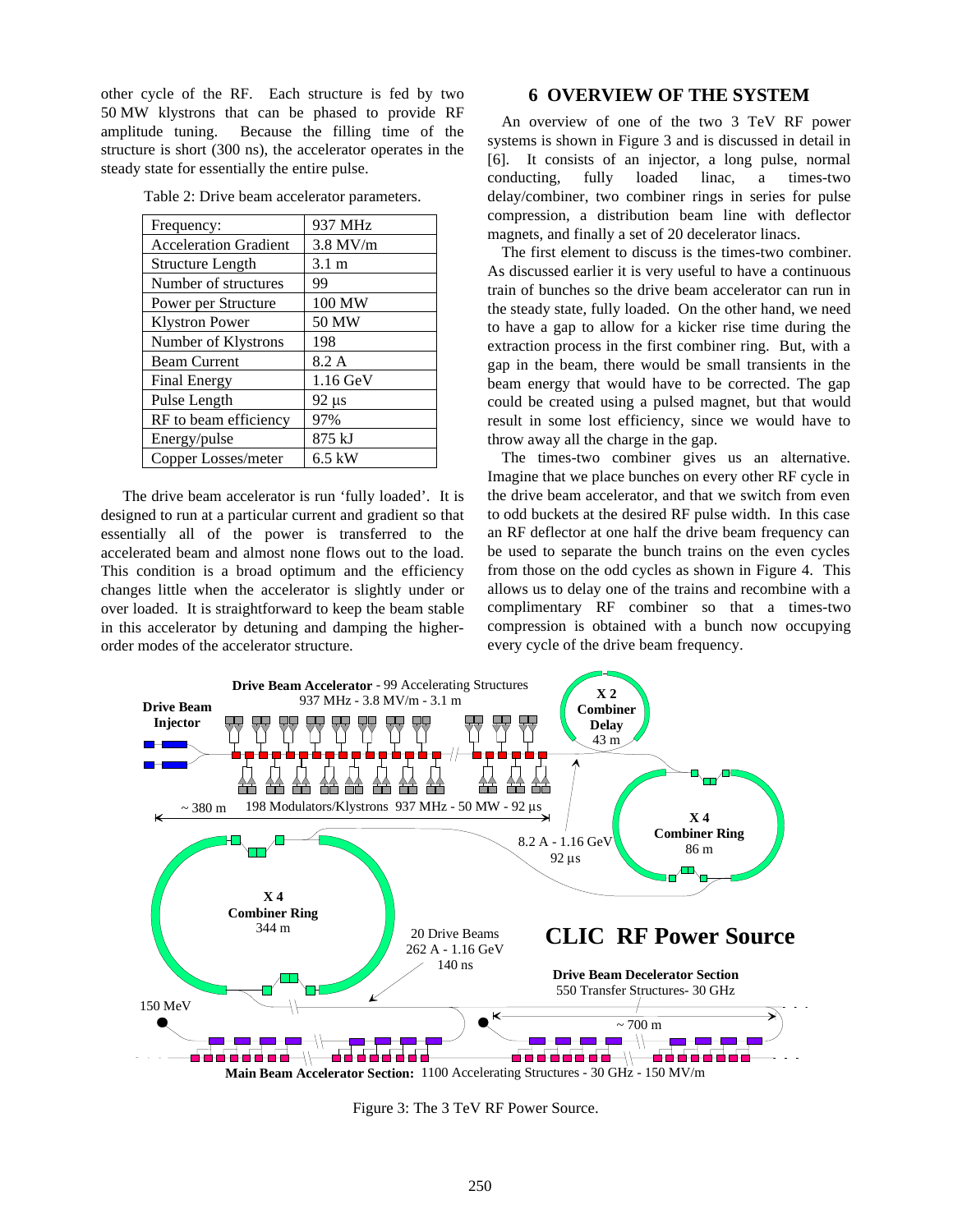

Figure 4: The first times-two combiner.

The net effect is to produce a train of pulses with gaps appropriate for the next step of the combination process.

To create the odd/even coding we can use two conventional thermionic guns as shown in Figure 5. One gun produces pulses of bunches on the even cycles while the other gun produces pulses of bunches on the odd cycles. The two trains are combined with an RF combiner, with the pulses from one side filling in the gaps from the other side to create a continuous bunch train with a constant current. A short overlap of the odd and even trains is allowed to maintain a constant current.



Figure 5: The drive beam injector.

The Drive Beam Accelerator described earlier accelerates the long drive beam pulse. After about 50 MeV of acceleration, the beam is collimated to clean up transverse and longitudinal phase space. The bunches in the train are compressed once at low energy to a bunch length of about 2 mm. After acceleration, the train is ready to enter the times-two combiner described earlier.

The combiner rings accomplish the energy compression, each by a factor of four, but they must be isochronous and have circumference tuning. This tuning can be accomplished with two small magnetic chicanes integrated into the ring lattice as shown above in Figure 3. After compression, the sequence of drive beam trains is transported down a common transport line. The first train is delivered to the first 700-m long section with an isochronous turn around, which has path length tuning to provide relative control of the phase in the 20 sections of the linac. The drive beam bunches are compressed to less than 500 um just before entering the Drive Beam Decelerator. The Decelerator extracts RF power for main beam acceleration for the entire section. At the end of the Decelerator, the beam is dumped while the next drive beam is deflected into a 180-degree turn to continue the acceleration process. This process continues until the main beam reaches the end at full energy, and it is repeated each cycle of the collider.

#### **7 DRIVE BEAM DECELERATOR**

The Drive Beam Decelerator is a critical aspect of the two-beam concept. The configuration of a deceleration/acceleration module is shown in Figure 6.



Figure 6: A module of the 3 TeV linac.

Each decelerator structure feeds two accelerator structures with RF. As the beam is being decelerated, it develops an energy spread due to the finite bunch length and due to the transient effects as the structures are filled. Since the beam is decelerated to about 10-15% of its initial energy, the total energy spread at the end of the process is around 90%. To focus such a beam, it is necessary to scale the lattice carefully to keep the lowest energy particles from being over focussed. If this is done, the entire beam is stable and confined. In the decelerator we must use an RF structure design that has the correct impedance and group velocity to provide the necessary deceleration and power output. This results in relatively low shunt impedance and a rather large group velocity. There are several possible choices of structure; but the transverse stability of the decelerating beam also requires that the structure be damped and favors lower impedance structures. A good choice is a four-channel structure, which has relatively low transverse wakefields[7]. A similar design, shown in Figure 7, is presently installed in CTF2 and has supplied up to 30 MW to a 30 GHz accelerating structure.



Figure 7: A four-channel decelerator structure.

Transverse stability is especially critical because of the large stored energy in a drive beam. Losses in the Decelerator could result in damage to decelerator structures. Extensive simulations have been done to check the stability in the Decelerator[8]. Provided the magnets are aligned with beam based alignment, and the beam is